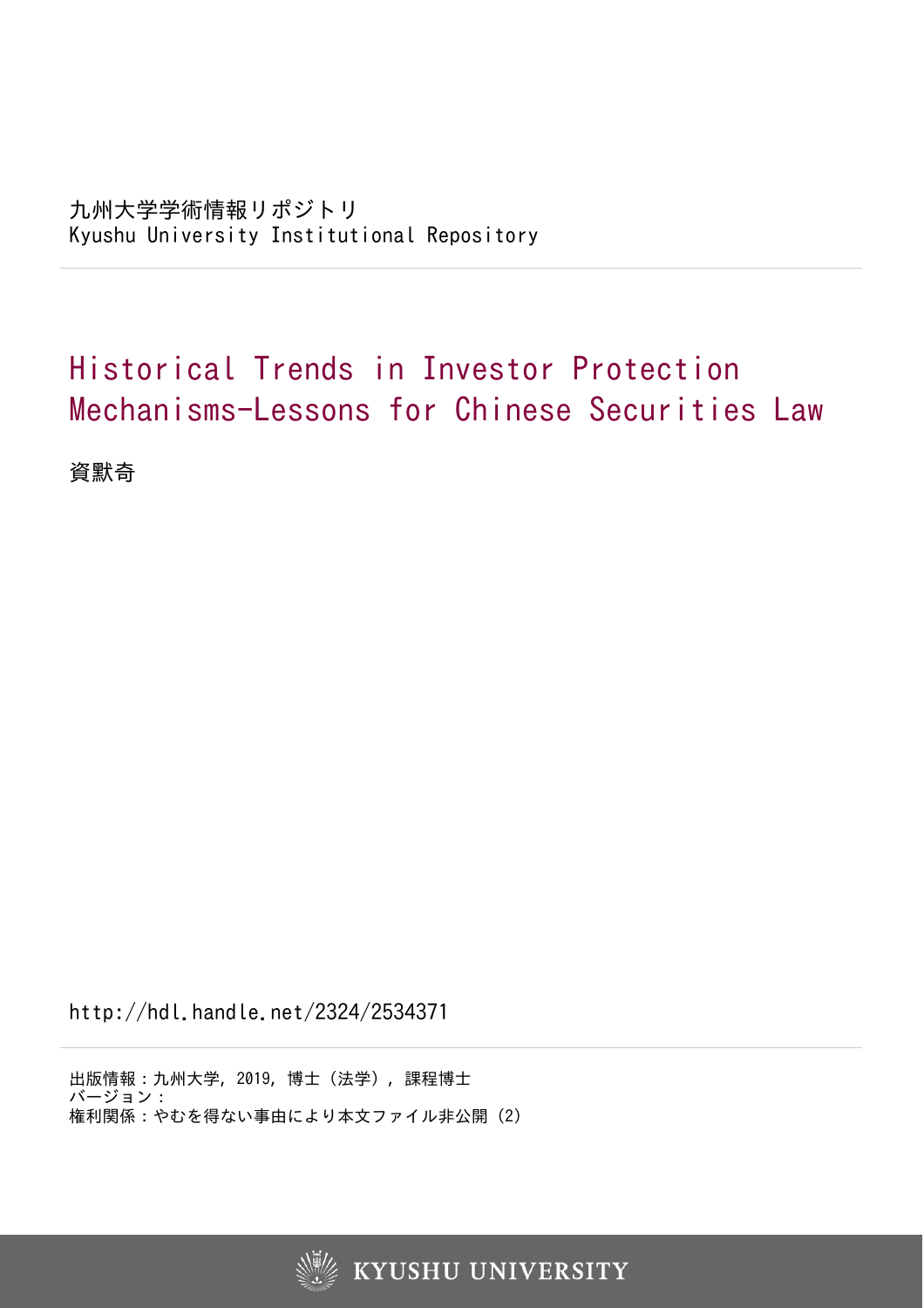氏 名 :ジ モチ 論文題 名 : Historical Trends in Investor Protection Mechanisms- Lessons for Chinese Securities Law (投資家保護メカニズムの歴史的傾向―中国証券取引法への教訓) 区 分 : 甲

論 文 内 容 の 要 旨

China is now considering to reform its securities laws, since the old investor protection mechanism of securities law can't keep up with time. As securities market becomes more complicated, the advanced jurisdictions also chose to revise their securities regulations and reconstruct their regulatory structure. After historical analysis, theoretical analysis and comparative studies of investor protection mechanisms in selected advanced jurisdictions, I found out several lessons that can be learned by China.

Firstly, for information disclosure, there should be two reforms. The first one is to focus on risk disclosure and meaning explanation and plain language and formal to ease the burden of understanding of investors. Secondly, only focusing on contents disclosure is not enough, increasing enforcement of information disclosure is the key. In China, the enforcement against violations of information disclosure is too weak. We can empower SRO with certain enforcement powers to alleviate the government's burden and also increase the punishment level to deter violations.

Secondly, for gatekeeper regulation, there are 2 problems. The first one is the liabilities shifting problem and the second one is the third party liabilities problem. To solve these problems, there are 2 suggestions. Firstly, China should not ease the burden on the shoulder of the gatekeepers, but rather the liabilities put on the sponsor should be applied to different gatekeepers. For securities analyst, the solution is o use payment regulation, since securities analyst makes prediction about the future and using liabilities rule to prove prediction false us very difficult, and payment regulation can cut the rots of conflicts of interest. For underwriter, lawyer and accountant, there are 2 solutions. The first solution is for issuance of stocks, whre we should put strict liabilities on underwriter and also allow underwriter to sue lawyer and accountant for their shares. The second solution is for continuous information disclosure, where we should use ex ante inspection and public sanction to solve the problem.

Thirdly, to combat market abuse, China followed US steps, however, such approach is not efficient. US regulatory system is too complicated, and the burden of proof on the regulators side is too heavy. So my proposal is to follow EU to build an objective standards-based regulation, in which the examples and indicators and exceptions of these objective standards can be modified by the regulators according to new situations. Lastly, neither class action nor public enforcement should be used as the main method to regulate, since a full scale class action tends to over-deter and public enforcement tends to under-deter, and it's also hard to adjust the incentives to achieve balance. Secondly, we should reconsider our policy choice, and focus on increasing compensation rate and decreasing costs rather than increasing the number of cases should be